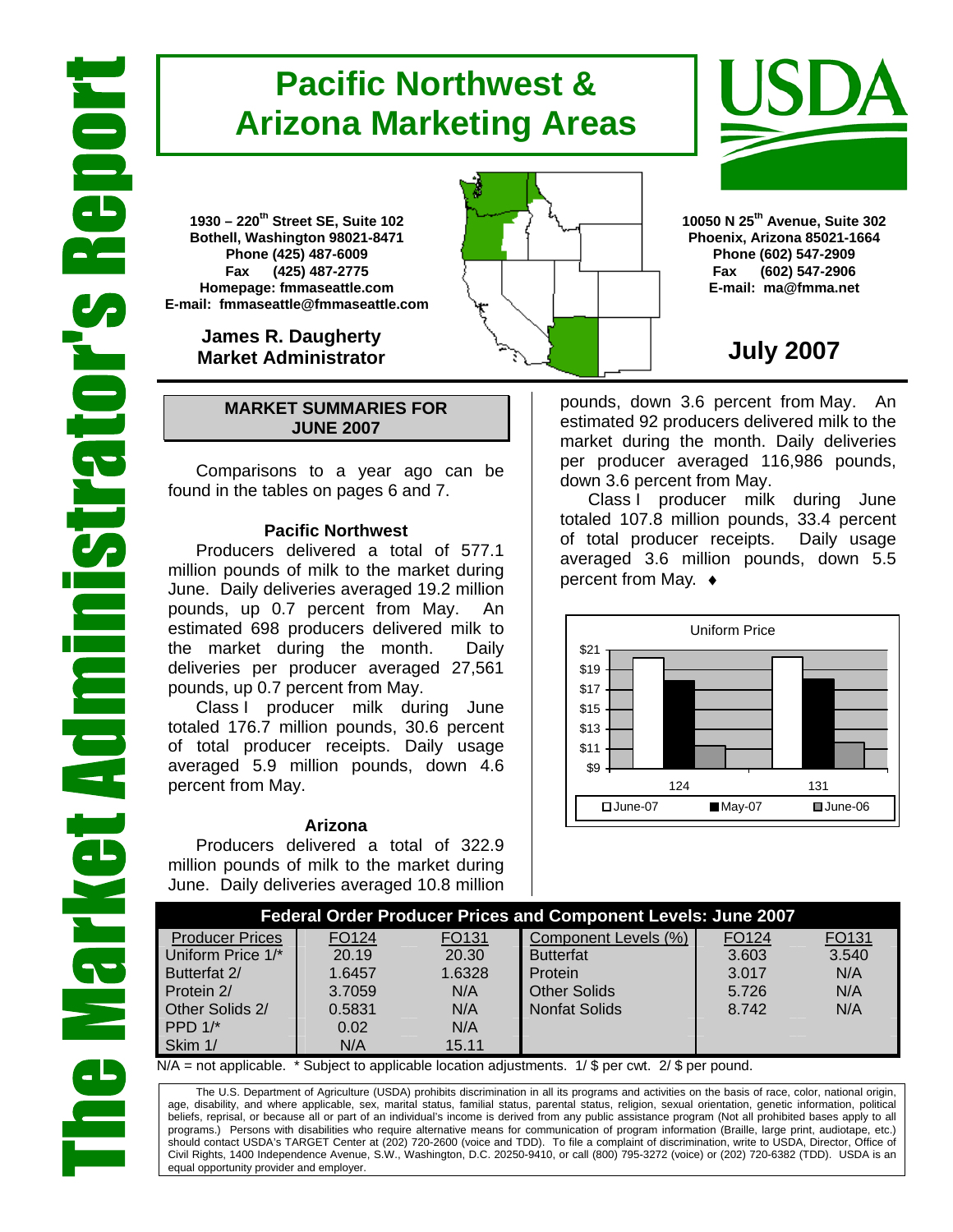#### **JUNE 2007 CLASS PRICES**

June 2007 non-advanced Class Prices were calculated using NASS commodity price surveys from June 2, 9, 16 and 23, 2007. Component prices for the month are \$3.7059 per pound of protein, \$1.6457 per pound of butterfat, \$0.5831 per pound of other solids, and \$1.7268 per pound of nonfat solids.

June 2007 Class III and IV prices at 3.5% butterfat are \$20.17 and \$20.76 per hundredweight, respectively. The June Class III price compared to May is up \$2.57; the Class IV price is up \$2.28. The Class III price is \$8.88 higher than in June 2006 and the Class IV price is \$10.54 higher. The Class III price at 3.67% butterfat is \$10.52 above the support price of \$9.90 at 3.67% butterfat.

Class II butterfat was announced at \$1.6527 per pound. Class I skim and butterfat and Class II skim prices for June 2007 were announced on May 18, 2007. The Class II price at 3.5% butterfat is \$18.89 for June 2007.

| <b>FINAL: NASS COMMODITY PRICES</b> |          |          |          |  |  |  |  |  |
|-------------------------------------|----------|----------|----------|--|--|--|--|--|
| Change<br>June<br>May               |          |          |          |  |  |  |  |  |
| Cheese*                             | \$1.5946 | \$1.8561 | \$0.2615 |  |  |  |  |  |
| <b>Butter</b>                       | \$1.4290 | \$1.4916 | \$0.0626 |  |  |  |  |  |
| Nonfat Dry Milk                     | \$1.6670 | \$1.9012 | \$0.2342 |  |  |  |  |  |
| Whey                                | \$0.7578 | \$0.7617 | \$0.0039 |  |  |  |  |  |

\* The weighted average of barrels plus 3 cents and blocks.

Current Commodity Prices - - The NASS survey of cheddar cheese prices showed net increases in price received for 40-pound blocks and 500-pound barrels. The survey of 40-pound blocks showed a net increase of 13.37 cents between the June 16 and the July 14 surveys, to \$1.9957 per pound. The survey of 500-pound barrels (adjusted to 38% moisture) showed a net increase of 6.66 cents to \$1.9800 per pound.

The NASS butter price showed a net decrease of 4.82 cents between the weeks ending June 16 and July 14 from \$1.4971 per pound to \$1.4489 per pound.

The NASS nonfat dry milk showed an increase of 12.47 cents since mid-June to \$2.0389 per pound.

The average price for NASS whey showed a net decrease of 2.73 cents since mid-June to \$0.7345 per pound. ♦

#### **AUGUST'S CLASS I PRICE ANNOUNCEMENT**

On July 20, the August 2007 Class I price was announced at \$23.66 for the Pacific Northwest Order and \$24.11 for the Arizona Order. The Class I price was calculated using NASS commodity price surveys from the weeks of July 7 and 14.

The August Class III and IV advance skim prices are \$16.58 and \$16.74 per hundredweight, respectively. The butterfat portion of the Class I mover decreased 6.98 cents from \$1.6708 to \$1.6010 per pound.

The August 2007 Class II skim and nonfat solids prices were also announced on July 20. The skim price is \$17.44 per hundredweight, and the nonfat solids price is \$1.9378 per pound for all Federal orders. ♦

| <b>ADVANCED: NASS COMMODITY PRICES FOR</b><br><b>CLASS I PRICE CALCULATIONS</b> |          |          |            |  |  |  |
|---------------------------------------------------------------------------------|----------|----------|------------|--|--|--|
|                                                                                 | July     | August   | Change     |  |  |  |
| Cheese*                                                                         | \$1.8555 | \$2.0188 | \$0.1633   |  |  |  |
| <b>Butter</b>                                                                   | \$1.5125 | \$1.4544 | $-$0.0581$ |  |  |  |
| Nonfat Dry Milk                                                                 | \$1.9084 | \$2.0358 | \$0.1274   |  |  |  |
| Whey                                                                            | \$0.7595 | \$0.7428 | $-$0.0167$ |  |  |  |

\* The weighted average of barrels plus 3 cents and blocks.

### **USDA ISSUES INTERIM FINAL RULE ESTABLISHING A DAIRY PRODUCT MANDATORY REPORTING PROGRAM**

Washington, D.C., June 28, 2007 – The U. S. Department of Agriculture today issued an interim final rule establishing a Dairy Product Mandatory Reporting Program as required by law. The Dairy Market Enhancement Act of 2000, and certain provisions of the 2002 Farm Bill amend the Agricultural Marketing Act of 1946 to establish the program.

The mandatory reporting program will provide timely, accurate, and reliable market information to facilitate more informed marketing decisions and promote competition in the dairy product manufacturing industry. The program will: (1) Require persons engaged in manufacturing dairy products to report certain information including the price, quantity, and moisture content where applicable, of dairy products sold by the manufacturer; and (2) Require persons storing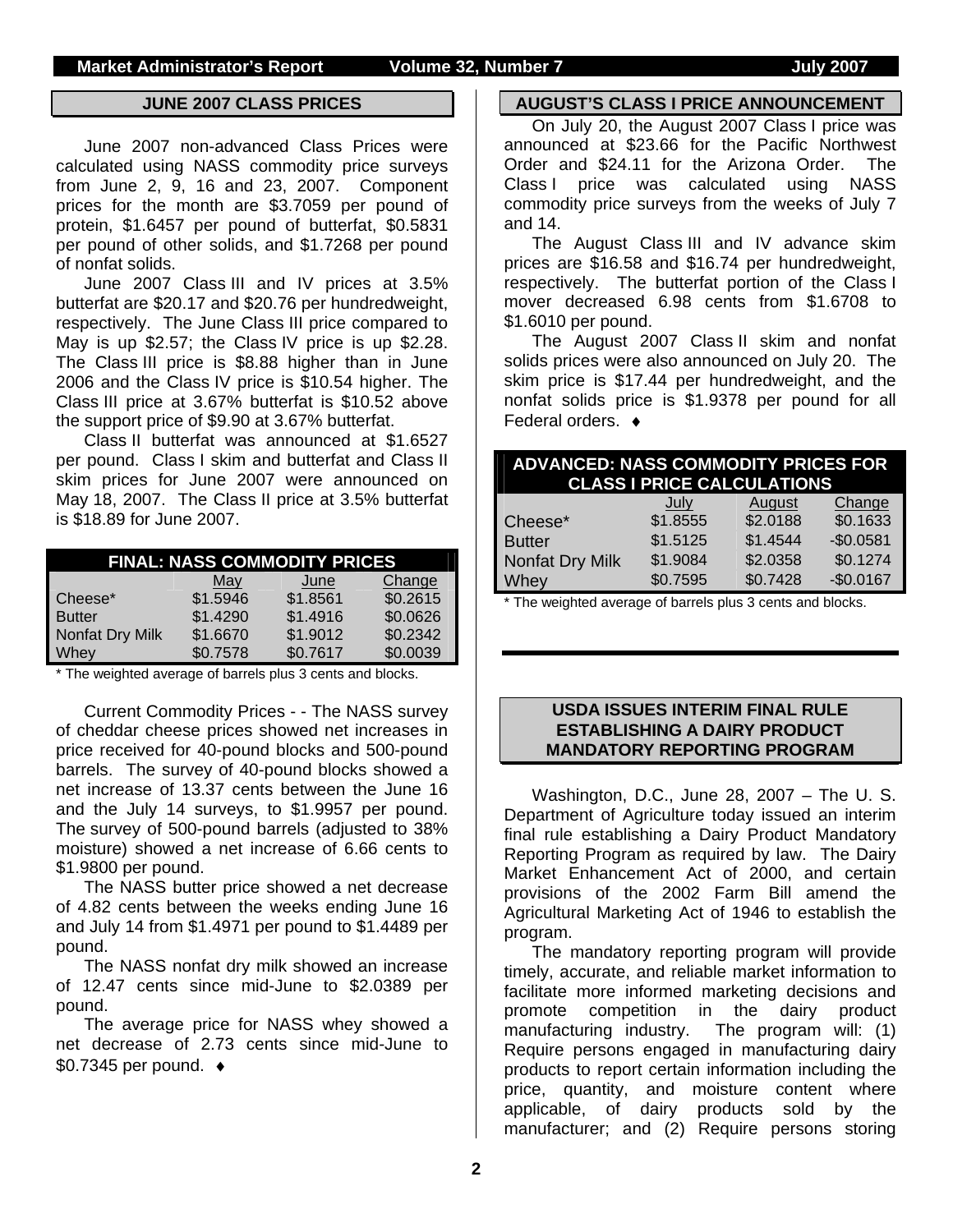dairy products to report information on the quantity of dairy products stored. Under the interim final rule, USDA's National Agricultural Statistics Service (NASS) will collect the information. Any manufacturer that processes and markets less than 1 million pounds of dairy products per year is exempt from the reporting requirements.

USDA's Agricultural Marketing Service (AMS) will implement a plan to verify the price information submitted to NASS. AMS will visit butter, nonfat dry milk, cheese and dry whey manufacturers that file reports. AMS will verify that eligible sales transactions agree with information reported to NASS and will check for eligible sales transactions that were not reported.

The interim final rule will be published in a future issue of the Federal Register. Public comments are due 60 days after publication in the Federal Register. Comments may be filed by visiting www.regulations.gov. USDA will issue a final rule once public comments have been received.

For additional information about the decision contact:

John R. Mengel, Chief Economist USDA/AMS/Dairy Programs 1400 Independence Ave, SW, STOP- 0229 Washington, DC 20250-0229 Tel. (202) 720-7091; email: John.Mengel@usda.gov ♦

### **NASS: DAIRY PRODUCTS PRICES SPECIAL REPORT**

On June 28, 2007, the National Agricultural Statistics Service (NASS) released a special report on revisions made to Nonfat Dry Milk prices. The text of the special report is reproduced below. The data presented in the special report can be found at:

http://usda.mannlib.cornell.edu/usda/current/DairPr odPrSpR/DairProdPrSpR-06-28-2007.pdf.

A summary of the special report from the perspective of Federal Milk Marketing Orders follows on page 4. Additional information is provided on how to understand the revisions in the context of a dairy farmer whose milk is associated with the Pacific Northwest and Arizona Orders on page 5.

### **Nonfat Dry Milk Revisions**

After NASS confirmed an error in industry reporting of nonfat dry milk data, NASS issued revisions on April 13, 2007 to previously published data for the weeks of March 31, March 24, and March 17. To determine the extent of the misreporting, NASS subsequently conducted a special data validation of all qualifying nonfat dry milk plants for the period covering April 29, 2006 to April 14, 2007. As of the date of this publication, NASS has contacted all plants with sales of nonfat dry milk in order to review reporting criteria, verify previously reported data, and make any necessary revisions.

During the verification process, five firms made revisions to previously reported price and volume data for nonfat dry milk. These changes are included in this report. The revisions resulted in changes ranging from -0.8 to 8.5 cents per pound in the NASS-reported weekly average price of nonfat dry milk.

The Dairy Market Enhancement Act of 2000, U.S. Code Title 7, Section 1627, requires mandatory reporting of the price, quantity, and moisture content of butter, nonfat dry milk, cheddar cheese, and dry whey. Dairy products prices data, collected weekly by NASS, are used by USDA to assist in the determination of the fair market value of raw milk. These data are also used to implement the National Dairy Support Program.

Each week, NASS surveys plants that produce and sell more than one million pounds of nonfat dry milk annually. Specific, detailed criteria must be met for sales to qualify as usable data. Reporting rules were established to allow standard price discovery that best reflects current market conditions.

At the end of this publication are details on what information is included and excluded from the weekly reporting process of nonfat dry milk. ♦

Source: National Agricultural Statistics Service (NASS), U.S. Department of Agriculture. For information on Dairy Products Prices Special Report call Charmaine Wilson at 202-690-2168, office hours 7:00 a.m. to 4:30 p.m. ET.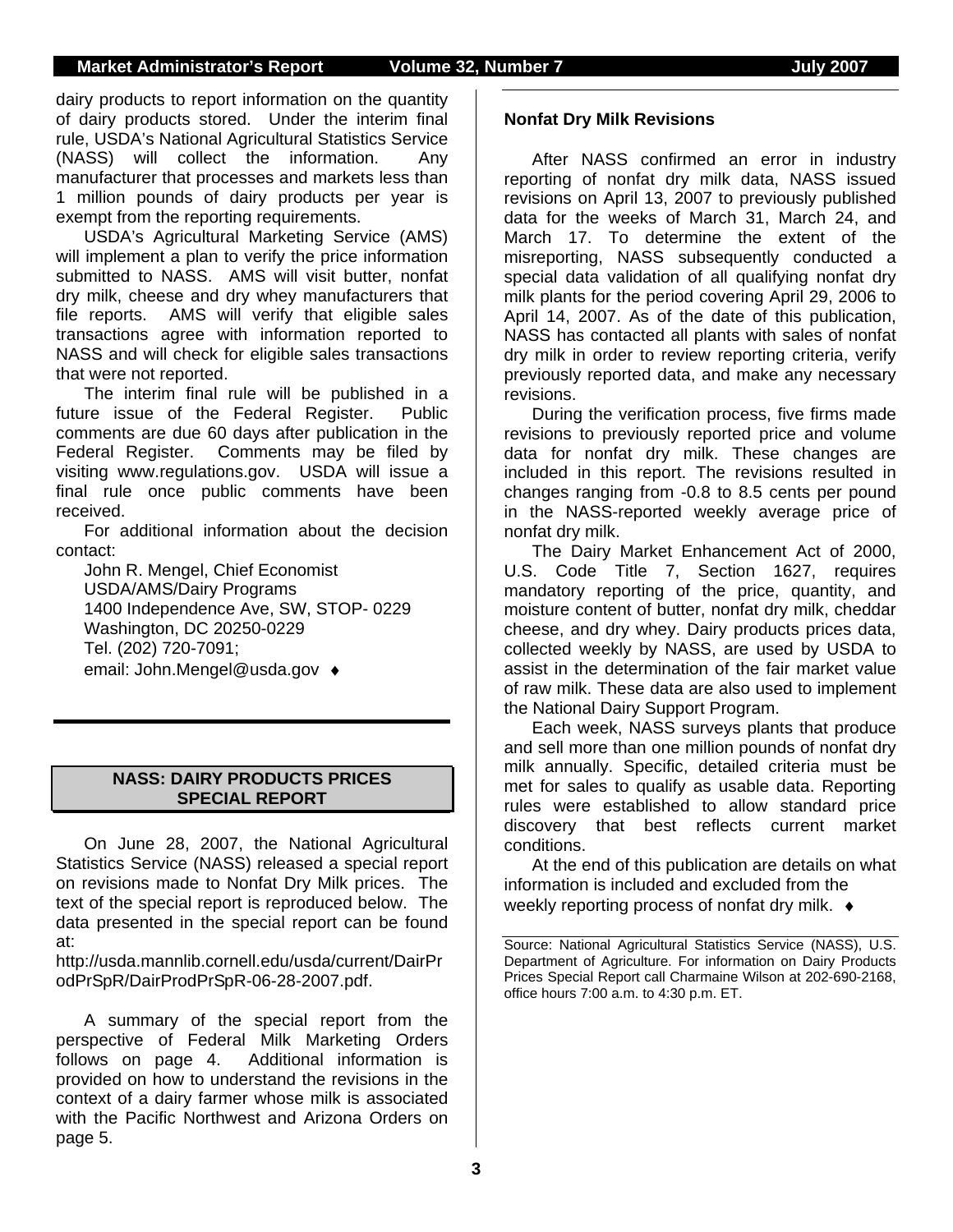**Market Administrator's Report Colume 32, Number 7 Columne 10 Yuly 2007** 

### **IMPACTS OF NASS NONFAT DRY MILK PRICE AND SALES VOLUME REVISIONS ON FEDERAL ORDER PRICES**

On June 28, 2007, USDA National Agricultural Statistics Service (NASS) published revised prices and sales volumes for nonfat dry milk (NFDM) for the weeks ending April 29, 2006, through April 14, 2007. NFDM prices as reported by NASS are used to calculate nonfat solids pricing factors used in Federal order formulas. These formulas set minimum classified prices that handlers must pay for milk pooled in the Federal order system. This report provides the impacts that these revisions would have had for the Federal order system. The following bullet points and tables highlight the differences. The full report can be found at: http://www.ams.usda.gov/dyfmos/mib/NASS\_Price \_Issue\_Publication\_revised\_2007-7-2.pdf.

- The revised data provided by NASS cover a period of 51 weeks and would have affected the minimum Federal order milk prices announced by AMS over 14 months.
- The total classified value of milk regulated under the Federal milk marketing order (FMMO) program for the period covered by the NASS revision was understated by \$50 million, or about 0.025 percent. On a per hundredweight basis, the value was understated an average of \$0.04.
- Only the skim milk values of Class II products

(such as yogurt, ice cream, and cottage cheese) and Class IV products (such as butter, nonfat dry milk, and skim milk powders) were affected.

- Class I (bottled milk) and Class III (cheese) milk values were not affected. No butterfat values were affected in any class.
- The three FMMO markets with the greatest understatement of total classified value were the Northeast, the Mideast, and the Central markets.
- The two FMMO markets with the greatest understatement in classified value per hundredweight were the Pacific Northwest and the Arizona markets.
- Impact in a market depends on the total volume of milk regulated and the proportion of milk in the market that is Class II and Class IV.
- The average change in the 2-week price of NFDM used in advanced Class II price calculations is an increase of \$0.0218 per pound. The changes range from a decrease of \$0.0032 to an increase of \$0.0754 per pound. The average decrease in volume for the twoweek period is 8.6 million pounds, ranging from 250,000 to 14 million pounds.
- With respect to the 4- or 5- week NFDM prices used in Class IV pricing, the average revision is an increase of \$0.0193 per pound.

|                             | Impacts of NASS Nonfat Dry Milk Price and Sales Volume Revisions on Federal Order Prices<br>Change in Classified Value by Market, April 2006-May 2007 |                     |               |  |
|-----------------------------|-------------------------------------------------------------------------------------------------------------------------------------------------------|---------------------|---------------|--|
| <b>Marketing Order</b>      | <b>Total Receipts</b>                                                                                                                                 | <b>Total Change</b> |               |  |
|                             | (pounds)                                                                                                                                              | (dollars)           | (dollars/cwt) |  |
| <b>Northeast</b>            | 26,207,099,258                                                                                                                                        | 11,560,613          | \$0.04        |  |
| Appalachian                 | 7,217,642,433                                                                                                                                         | 2,997,602           | \$0.04        |  |
| Southeast                   | 9,346,736,677                                                                                                                                         | 2,676,221           | \$0.03        |  |
| <b>Florida</b>              | 3,732,974,652                                                                                                                                         | 769,212             | \$0.02        |  |
| <b>Mideast</b>              | 19,765,200,494                                                                                                                                        | 8,018,463           | \$0.04        |  |
| <b>Upper Midwest</b>        | 30,740,868,826                                                                                                                                        | 4,746,736           | \$0.02        |  |
| Central                     | 14,682,769,571                                                                                                                                        | 6,337,677           | \$0.04        |  |
| Southwest                   | 13,164,669,265                                                                                                                                        | 4,889,276           | \$0.04        |  |
| <b>Arizona</b>              | 4,227,309,502                                                                                                                                         | 2,366,580           | \$0.06        |  |
| <b>Pacific Northwest</b>    | 8,650,140,605                                                                                                                                         | 5,419,840           | \$0.06        |  |
| <b>All Markets Combined</b> | 137,735,411,283                                                                                                                                       | 49,782,219          | \$0.04        |  |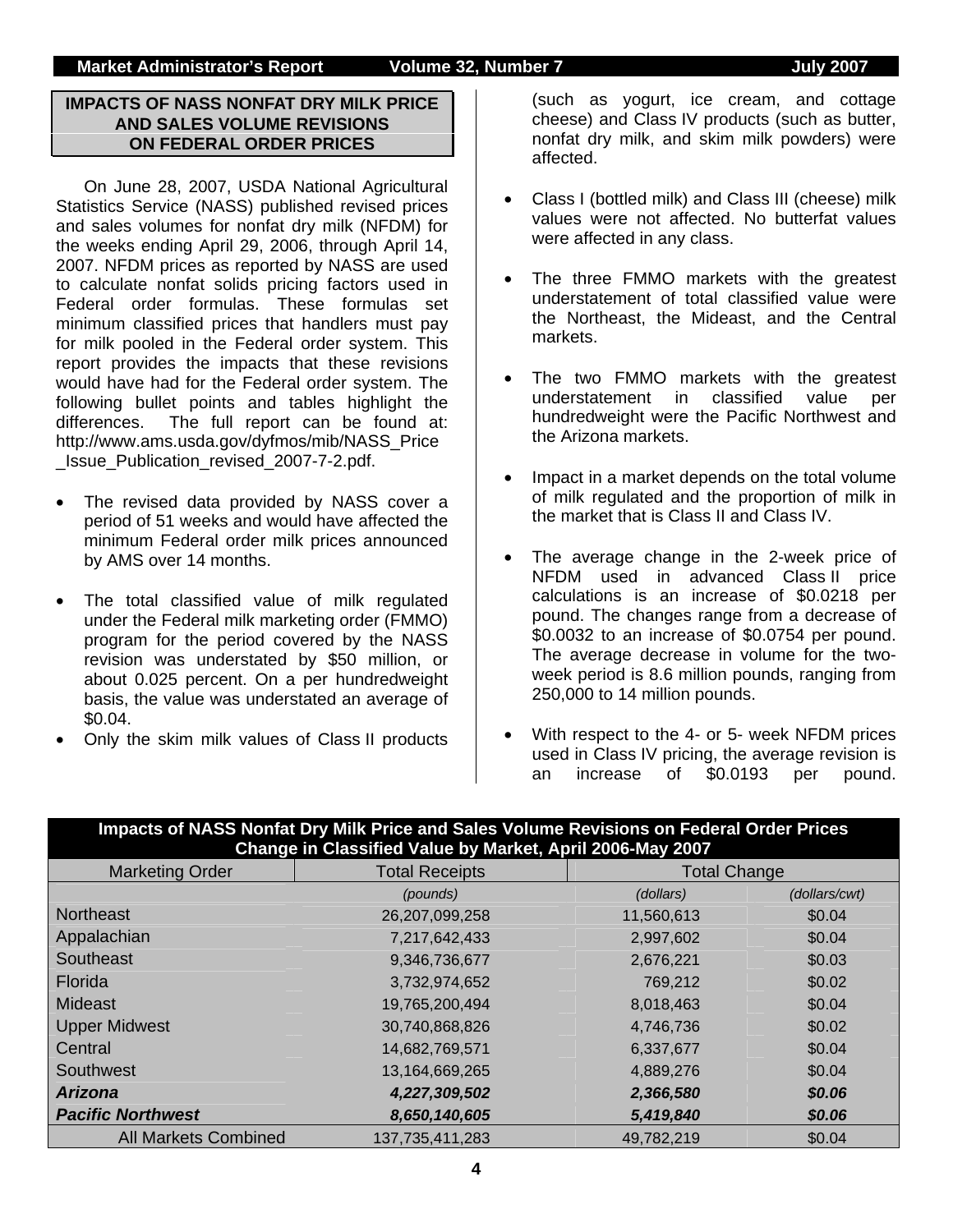#### **Market Administrator's Report Volume 32, Number 7 State 10 Yuly 2007**

The changes range from a decrease of \$0.0042 to an increase of \$0.0719 per pound. The average change in volume is a decrease of 17.9 million pounds. Decreases in volume range from 250,000 to 34.6 million pounds.

- The 2-week NFDM revisions affected the Class II nonfat solids price range from a decrease of \$0.0033 to an increase of \$0.0744 per pound in the component pricing orders.
- The average difference between the previous and revised Class II nonfat solids price is an increase of \$0.0216 per pound. In marketing order using fat and skim pricing, the change in the Class II skim milk price ranged from a decrease of \$0.03 to an increase of \$0.67 per cwt. The average difference was an increase of \$0.19 per cwt.
- The 4- or 5-week revisions affected the Class IV nonfat solids price as well as a Class IV skim milk price. The changes in the nonfat solids price ranged from a decrease of \$0.0041 to an increase of \$0.0712 per pound with an average increase of \$0.0191 per pound. The Class IV skim price changes average up \$0.17 per hundredweight, varying from a decrease of \$0.04 to an increase of \$0.64.
- All FMMO pools for the period covered by the NASS revisions have been settled and all revenues have been distributed. The previously announced FMMO minimum prices remain unchanged. There are no milk order provisions that could generate additional revenues for these settled pools.
- It is possible that some milk would have been reallocated among classes of milk in the Federal order system had the NASS revisions been in effect when Federal order prices were announced. Reallocation effects have not been considered for this analysis. ♦

Source: Impacts of NASS Nonfat Dry Milk Price and Sales Volume Revisions on Federal Order Prices, USDA, Agricultural Marketing Service, Dairy Program, June 28, 2007

### **ESTIMATING THE IMPACT OF NASS NONFAT DRY MILK PRICE AND SALES VOLUME REVISIONS ON DAIRY FARMERS ASSOCIATED WITH THE PACIFIC NORTHWEST AND ARIZONA ORDERS**

 This article attempts to explain how a dairy farmer whose milk is pooled under the Pacific Northwest or Arizona Orders can **estimate** how the revision in NASS nonfat dry milk prices impacted the revenue received through the uniform price of a Federal order based on numbers published by USDA, AMS, Dairy programs on June 28, 2007 (See previous article). It is important to understand that any calculation can only be an **estimate** as there are numerous variables that affect the revenue a producer receives through the uniform price, including:

- o Variations in the pounds of production across the 14-month period noted in the articles above;
- o Variations in class price relationships;
- o Variations in class utilization rates;
- o Whether a dairy farmer's milk was pooled as producer milk or not in any or all months; and,
- o Interactions among all of the preceding.

Assuming that a dairy farmer's milk was associated with the pool as producer milk for the entire 14-month period, an **estimate** of the impact could be calculated as the hundredweight of milk production during the period multiplied by \$0.06:

 Milk Production for April 2006-May 2007  $$0.06$  $\sim$   $\sim$   $=$ 

 Important Note - as pointed out in the preceding article (*Impacts of NASS Nonfat Dry Milk Price and Sales Volume Revisions On Federal Order Prices*), it must be remembered that:

*"All FMMO pools for the period covered by the NASS revisions have been settled and all revenues have been distributed. The previously announced FMMO minimum prices remain unchanged. There are no milk order provisions that could generate additional revenues for these settled pools."*

♦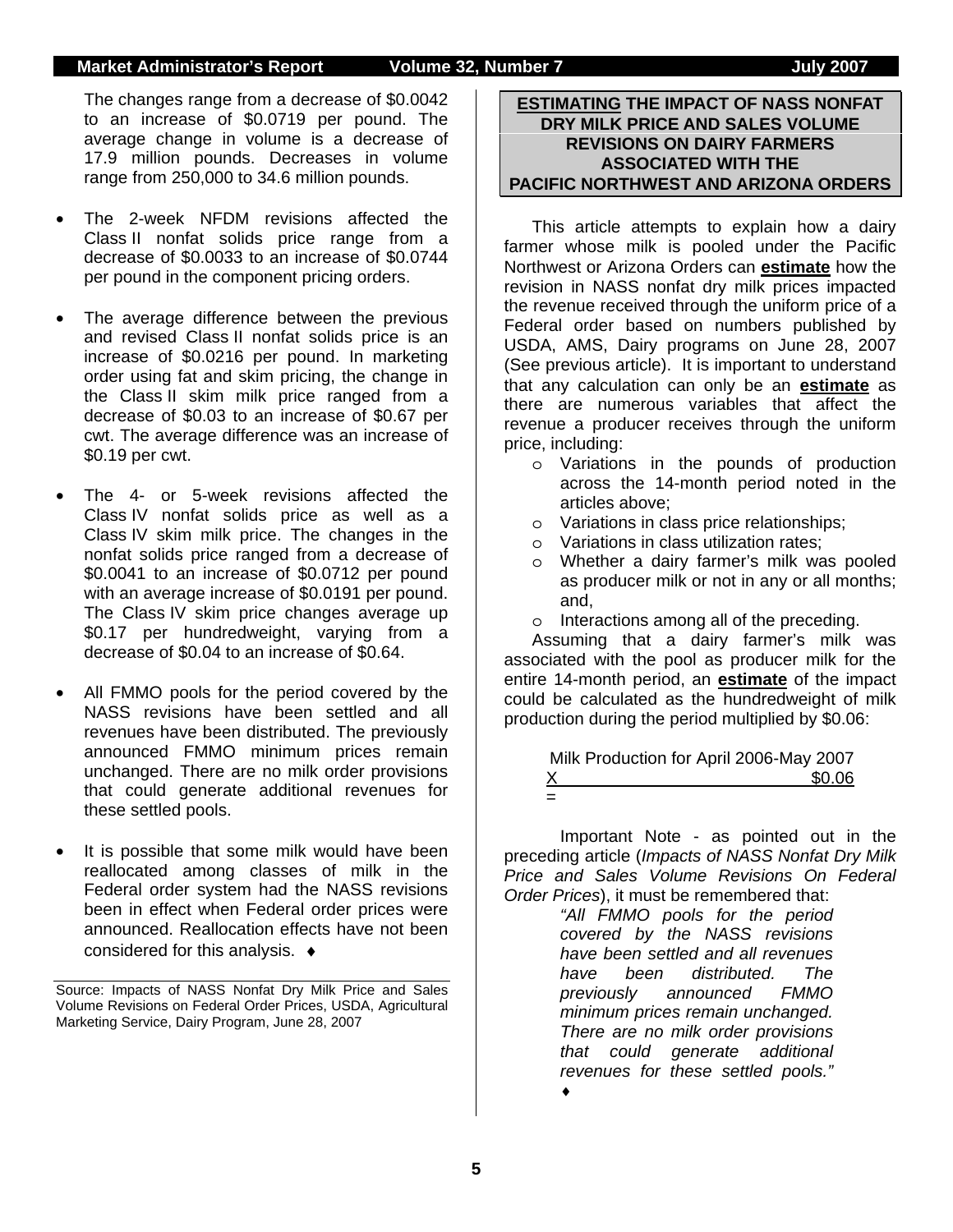|                                                                                                                                                                                                                                                |             | <b>PACIFIC NORTHWEST</b> |               |                                 |                | <b>ARIZONA 2/</b> |                |                      |
|------------------------------------------------------------------------------------------------------------------------------------------------------------------------------------------------------------------------------------------------|-------------|--------------------------|---------------|---------------------------------|----------------|-------------------|----------------|----------------------|
| Minimum Class Prices (3.5% B.F.)                                                                                                                                                                                                               | Jun 2007    | May 2007                 | Jun 2006      | May 2006                        | Jun 2007       | May 2007          | Jun 2006       | May 2006             |
| Class I Milk (\$/cwt.)<br>and a straight                                                                                                                                                                                                       | \$19.74     | \$17.82                  | \$12.65       | \$12.87                         | \$20.19        | \$18.27           | \$13.10        | \$13.32              |
| Class II Milk (\$/cwt.)<br>and a straight                                                                                                                                                                                                      | 18.89       | 16.62                    | 11.00         | 11.13                           | 18.89          | 16.62             | 11.00          | 11.13                |
| Class III Milk (\$/cwt.)<br>and the con-                                                                                                                                                                                                       | 20.17       | 17.60                    | 11.29         | 10.83                           | 20.17          | 17.60             | 11.29          | 10.83                |
| Class IV Milk (\$/cwt.)<br>$\mathcal{L}^{\mathcal{A}}$ , and $\mathcal{L}^{\mathcal{A}}$ , and $\mathcal{L}^{\mathcal{A}}$                                                                                                                     | 20.76       | 18.48                    | 10.22         | 10.33                           | 20.76          | 18.48             | 10.22          | 10.33                |
| <b>Producer Prices</b>                                                                                                                                                                                                                         |             |                          |               |                                 |                |                   |                |                      |
| Producer Price Differential (\$/cwt.)                                                                                                                                                                                                          | \$0.02      | \$0.27                   | \$0.01        | \$0.47                          | $+$            | $+$               |                | $\ddot{\phantom{1}}$ |
| Butterfat (\$/pound)<br>and a series.                                                                                                                                                                                                          | 1.6457      | 1.5706                   | 1.2436        | 1.2582                          |                |                   |                | $\ddot{}$            |
| Protein (\$/pound)<br>and a straight                                                                                                                                                                                                           | 3.7059      | 2.9424                   | 2.0790        | 1.9115                          |                |                   |                | $+$                  |
| Other Solids (\$/pound)<br>$\mathcal{L}^{\mathcal{A}}$ and $\mathcal{L}^{\mathcal{A}}$ and $\mathcal{L}^{\mathcal{A}}$                                                                                                                         | 0.5831      | 0.5791                   | 0.1255        | 0.1251                          |                |                   |                | $+$                  |
| Uniform Skim Price (\$/cwt.)<br>$\sim 100$ km $^{-1}$                                                                                                                                                                                          | $+$         | $+$                      | $+$           | $+$                             | 15.11          | 13.10             | 7.54           | 7.47                 |
| Uniform Butterfat Price (\$/pound)                                                                                                                                                                                                             | $\ddot{}$   | $+$                      | $+$           | $+$                             | 1.6328         | 1.5509            | 1.2540         | 1.2597               |
| Statistical Uniform Price (\$/cwt.)                                                                                                                                                                                                            | \$20.19     | \$17.87                  | \$11.30       | \$11.30                         | \$20.30        | \$18.07           | \$11.67        | \$11.62              |
| <b>Producer Data</b>                                                                                                                                                                                                                           |             |                          |               |                                 |                |                   |                |                      |
| Number of Producers<br>.                                                                                                                                                                                                                       | 698 *       | 698                      | 821           | 836                             | $92*$          | 92                | 97             | 94                   |
| Avg. Daily Production (lbs.)<br>$\sim 100$ km $^{-1}$                                                                                                                                                                                          | 27,561 *    | 27,381                   | 26,897        | 27,681                          | 116,986 *      | 121,303           | 105,126        | 111,683              |
| <b>Number of Handlers</b>                                                                                                                                                                                                                      |             |                          |               |                                 |                |                   |                |                      |
| Pool Handlers<br>and a strain and                                                                                                                                                                                                              | 28          | 28                       | 28            | 28                              | $\overline{7}$ | $\overline{7}$    | $\overline{7}$ |                      |
| Producer-Handlers<br>and a strain and                                                                                                                                                                                                          | $6*$        | 6                        | 6             | 6                               | $1 *$          | $\overline{1}$    | $\mathbf{1}$   |                      |
| Other Plants w/ Class I Use<br>$\sim 100$ km s $^{-1}$                                                                                                                                                                                         | $24*$       | 24                       | 23            | 24                              | $20*$          | 20                | 22             | 25                   |
| <b>Producer Milk Ratios</b>                                                                                                                                                                                                                    |             |                          |               |                                 |                |                   |                |                      |
| Class I<br>.                                                                                                                                                                                                                                   | 30.62%      | 32.33%                   | 27.89%        | 27.04%                          | 33.40%         | 34.07%            | 34.93%         | 34.27%               |
| Class II<br>$\mathcal{L}$ . The set of the set of the set of the set of the set of the set of the set of the set of the set of the set of the set of the set of the set of the set of the set of the set of the set of the set of the set of t | 8.42%       | 8.75%                    | 6.54%         | 5.77%                           | 10.24%         | 9.70%             | 8.11%          | 7.35%                |
| Class III<br>.                                                                                                                                                                                                                                 | 29.82%      | 30.28%                   | 27.92%        | 31.29%                          | 25.47%         | 28.13%            | 34.17%         | 32.85%               |
| Class IV<br>and a complete control of the second service                                                                                                                                                                                       | 31.14%      | 28.64%                   | 37.65%        | 35.90%                          | 30.89%         | 28.10%            | 22.79%         | 25.53%               |
| + Not Applicable. * Preliminary.                                                                                                                                                                                                               |             |                          |               |                                 |                |                   |                |                      |
|                                                                                                                                                                                                                                                |             |                          |               | MONTHLY SUPPLEMENTAL STATISTICS |                |                   |                |                      |
| <b>Producer-Handler Data</b>                                                                                                                                                                                                                   | May 2007    | Apr 2007                 | May 2006      | Apr 2006                        | May 2007       | Apr 2007          | May 2006       | Apr 2006             |
| Production<br><u>.</u>                                                                                                                                                                                                                         | 28,572,174  | 27,189,987               | 21,590,880    | 20,762,120                      | R.             | R                 | R.             |                      |
| Class I Use<br>and and and analysis                                                                                                                                                                                                            | 22,096,426  | 24,027,464               | 17,632,381    | 17,267,456                      | $\mathsf{R}$   | R                 | $\mathsf{R}$   |                      |
| % Class I Use<br>and a contract of the state of the                                                                                                                                                                                            | 77.34%      | 88.37%                   | 81.67%        | 83.17%                          | $\mathsf{R}$   | R                 | R              |                      |
| <b>Class I Route Disposition In Area</b>                                                                                                                                                                                                       |             |                          |               |                                 |                |                   |                |                      |
| By Pool Plants<br>$\mathcal{L}$ is a set of $\mathcal{L}$ .                                                                                                                                                                                    | 169,572,079 | 162,550,806              | 172,959,252   | 161,752,659                     | 96,401,081     | 95,483,536        | 98,466,898     | 93,116,559           |
| By Producer-Handlers<br>and a state of the state                                                                                                                                                                                               | 7,894,382   | 8,082,664                | 8,417,105     | 7,966,771                       | 1/             | 1/                | 1/             |                      |
| By Other Plants                                                                                                                                                                                                                                | 4,627,169 * | 4,071,170                | 3,778,352     | 3,653,975                       | 5,696,721 *    | 4,444,709         | 5,451,664      | 11,719,567           |
| Total                                                                                                                                                                                                                                          | 182,093,630 | 174,704,640              | 185, 154, 709 | 173,373,405                     | 102,097,802    | 99,928,245        | 103,918,562    | 104,836,126          |

Preliminary. R = Restricted. Not included. 1/ Restricted. Included with other plants. 2/ Due to the implementation of the Milk Regulatory Equity Act of 2005, the name of Federal Order 131 changed from the "Arizona-Las Vegas Order" to the "Arizona Order" and Clark County, Nevada, was removed from the marketing area effective May 1, 2006.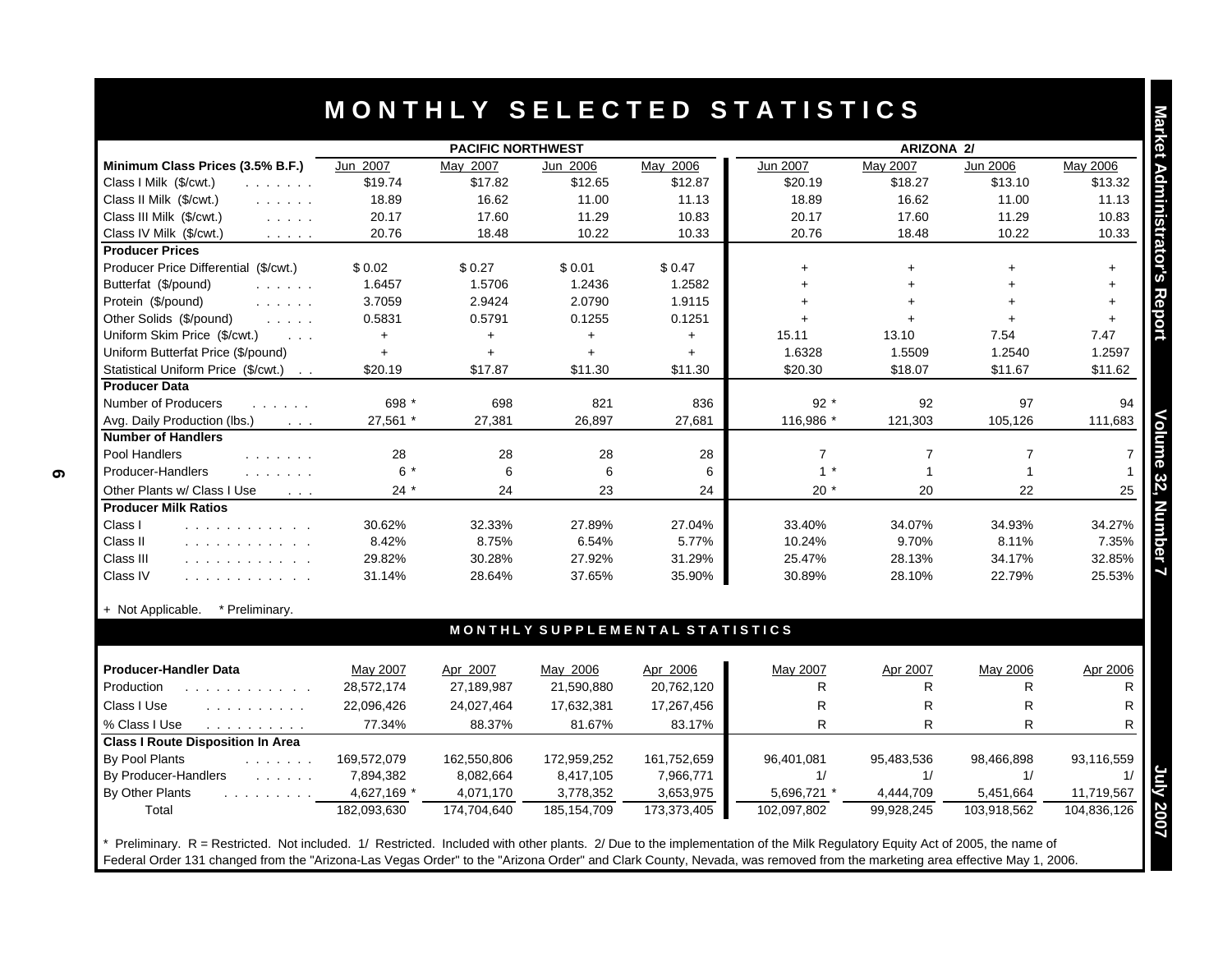|                                            |                                 |             |                   |             | (Product pounds based upon reports of handlers) |             |             |             |             |
|--------------------------------------------|---------------------------------|-------------|-------------------|-------------|-------------------------------------------------|-------------|-------------|-------------|-------------|
| RECEIPTS, UTILIZATION AND                  |                                 |             | PACIFIC NORTHWEST |             |                                                 |             | ARIZONA 2/  |             |             |
| <b>CLASSIFICATION OF MILK</b>              |                                 | Jun 2007    | May 2007          | Jun 2006    | May 2006                                        | Jun 2007    | May 2007    | Jun 2006    | May 2006    |
| TOTAL PRODUCER MILK                        |                                 | 577,124,445 | 592,475,826       | 662,476,437 | 717,385,029                                     | 322,882,131 | 345,957,022 | 305,917,685 | 325,444,557 |
| <b>RECEIPTS FROM OTHER SOURCES</b>         |                                 | 52,429,408  | 51,487,184        | 20,101,353  | 19,198,248                                      | 10,424,512  | 7,550,467   | 24,409,686  | 34,857,977  |
| OPENING INVENTORY                          |                                 | 31,347,960  | 33,007,654        | 31,598,267  | 37,091,066                                      | 18,583,300  | 18,766,827  | 20,206,976  | 21,116,124  |
| TOTAL TO BE ACCOUNTED FOR                  |                                 | 660,901,813 | 676,970,664       | 714,176,057 | 773,674,343                                     | 351,889,943 | 372,274,316 | 350,534,347 | 381,418,658 |
| UTILIZATION OF RECEIPTS                    |                                 |             |                   |             |                                                 |             |             |             |             |
| Whole milk.                                |                                 | 32,402,142  | 33,148,255        | 32,659,694  | 33,671,669                                      | 27,507,565  | 28,315,837  | 28,527,583  | 29,240,686  |
| Flavored milk & milk drinks                |                                 | 8,487,080   | 12,990,778        | 9,828,145   | 13,199,163                                      | 2,804,091   | 6,234,552   | 3,345,341   | 6,203,742   |
| 2% milk                                    |                                 | 27,218,171  | 65,956,147        | 67,220,937  | 68,275,943                                      | 34,477,796  | 35,464,956  | 30,544,361  | 37,066,648  |
| 1% milk                                    |                                 | 64,119,963  | 27,979,049        | 25,465,519  | 27,677,965                                      | 11,615,924  | 13,244,615  | 11,384,418  | 12,554,051  |
| Skim milk                                  |                                 | 25,284,145  | 28,180,486        | 27,667,244  | 28,662,247                                      | 11,834,804  | 12,663,684  | 16,249,964  | 12,898,354  |
| Buttermilk                                 |                                 | 1,152,324   | 1,317,364         | 1,398,482   | 1,472,265                                       | 443,003     | 477,437     | 427,658     | 503,417     |
| CLASS I ROUTE DISP. IN AREA                |                                 | 158,663,825 | 169,572,079       | 164,240,021 | 172,959,252                                     | 88,683,183  | 96,401,081  | 90,479,325  | 98,466,898  |
| Class I dispositions out of area           |                                 | 16,986,487  | 18,766,497        | 16,279,169  | 15,375,459                                      | 19,606,252  | 20,068,070  | 14,125,804  | 14,224,049  |
| Other Class I usage                        |                                 | 19,567,009  | 20,243,073        | 20,961,357  | 19,500,156                                      | 12,569,454  | 12,425,729  | 11,141,448  | 8,697,394   |
| TOTAL CLASS I USE.                         |                                 | 195,217,321 | 208,581,649       | 201,480,547 | 207,834,867                                     | 120,858,889 | 128,894,880 | 115,746,577 | 121,388,341 |
| TOTAL CLASS II USE                         |                                 | 55,485,529  | 59,537,902        | 52,403,728  | 49,967,162                                      | 34,663,285  | 35,798,980  | 26,131,693  | 24,767,563  |
| TOTAL CLASS III USE                        |                                 | 188,825,771 | 196,450,429       | 185,621,824 | 229,140,542                                     | 83,152,474  | 98,385,721  | 105,091,660 | 107,256,303 |
| TOTAL CLASS IV USE                         |                                 | 221,373,192 | 212,400,684       | 274,669,958 | 286,731,772                                     | 113,215,295 | 109,194,735 | 103,564,417 | 128,006,451 |
| TOTAL ACCOUNTED FOR                        |                                 | 660,901,813 | 676,970,664       | 714,176,057 | 773,674,343                                     | 351,889,943 | 372,274,316 | 350,534,347 | 381,418,658 |
| <b>CLASSIFICATION OF RECEIPTS</b>          |                                 |             |                   |             |                                                 |             |             |             |             |
| Producer milk:                             | Class I<br>$\ddot{\phantom{a}}$ | 176,748,978 | 191,516,277       | 184,796,123 | 193,948,844                                     | 107,842,189 | 117,887,992 | 106,854,165 | 111,550,332 |
|                                            | Class II<br>$\overline{a}$      | 48,585,229  | 51,850,008        | 43,315,203  | 41,421,024                                      | 33,068,435  | 33,546,624  | 24,799,447  | 23,919,296  |
|                                            | Class III                       | 172,095,697 | 179,419,886       | 184,931,159 | 224,500,635                                     | 82,228,550  | 97,313,722  | 104,538,703 | 106,904,795 |
|                                            | Class IV                        | 179,694,541 | 169,689,655       | 249,433,952 | 257,514,526                                     | 99,742,957  | 97,208,684  | 69,725,370  | 83,070,134  |
| Other receipts:                            | Class I<br>$\mathbf{r}$         | 18,468,343  | 17,065,372        | 16,684,424  | 13,886,023                                      | 29,007,812  | 26,317,294  | 44,616,662  | 55,974,101  |
|                                            | Class II                        | 6,900,300   | 7,687,894         | 9,088,525   | 8,546,138                                       | 1/          | 1/          | 1/          |             |
|                                            | Class III                       | 16,730,074  | 17,030,543        | 690,665     | 4,639,907                                       | 1/          | 1/          | 1/          |             |
|                                            | Class IV                        | 41,678,651  | 42,711,029        | 25,236,006  | 29,217,246                                      | 1/          | 1/          | 1/          |             |
| Avg. daily producer receipts<br>1.1111     |                                 | 19,237,482  | 19,112,123        | 22,082,548  | 23,141,453                                      | 10,762,738  | 11,159,904  | 10,197,256  | 10,498,212  |
| Change From Previous Year                  |                                 | $-12.88%$   | $-17.41%$         | 8.78%       | 14.01%                                          | 5.55%       | 6.30%       | 22.58%      | 22.03%      |
| Avg. daily Class I use                     |                                 | 6,507,244   | 6,728,440         | 6,716,018   | 6,704,351                                       | 4,028,630   | 4,157,899   | 3,858,219   | 3,915,753   |
| Change From Previous Year<br>$\sim$ $\sim$ |                                 | $-3.11%$    | 0.36%             | 10.41%      | 6.05%                                           | 4.42%       | 6.18%       | 39.58%      | 43.53%      |

1/ Restricted - Included with Class I. 2/ Due to the implementation of the Milk Regulatory Equity Act of 2005, the name of Federal Order 131 changed from the "Arizona-Las Vegas Order" to the "Arizona Order" and Clark County, Nevada, was removed from the marketing area effective May 1, 2006.